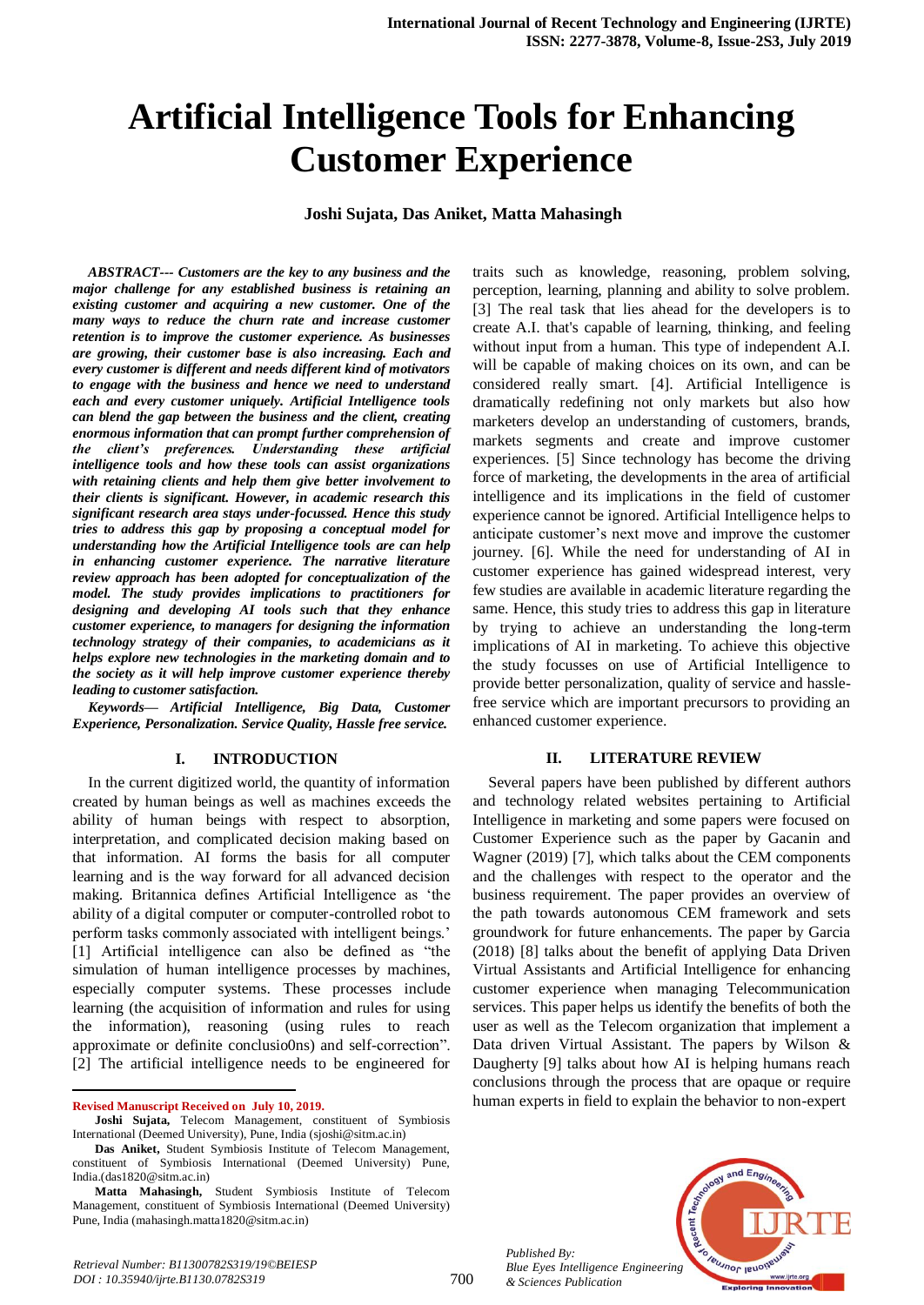users. The paper in general talks about how training of chatbots is important and with par how using the chatbots data by the employees can be used by the employees to improve the Customer Experience. The paper by Bäckström and H. Larsson (2018) [10] talks about how the ecommerce companies are working toward adaptation of AI into companies CRM systems. The paper also explains how AI within CRM could be beneficial as a tool on the Global market. The paper by T. Brill (2018) [11] majorly talks about using analysis of the relative importance of model constructs and tries to map customer satisfaction with digital assistants with the help of primary data.

This academic paper focuses on developing a conceptual framework for understanding how the Artificial Intelligence tools are can help in enhancing customer experience.

# **III. THEORETICAL FRAMEWORK AND RESEARCH QUESTIONS**



**Figure 1. Conceptual Model**

Figure 1 demonstrates a theoretical model dependent on sources referenced in the former area. Through this conceptual model we propose that AI tools lead to Personalization, Improved service quality and Hassle free service which in turn lead to enhanced customer experience. Hence through this study, the researchers are trying to address the following research questions:

- 1. Do AI tools like Sentiment analysis, Emotional detection, Smart content curation and Virtual assistants lead to Personalization?
- 2. Do AI tools like Bots, Anomaly detection and Facial detection lead to Improved Service Quality?
- 3. Do AI tools like Facial detection, Virtual assistant, Smart Content Curation and Bots lead to Hassle-free services?
- 4. Does Personalization, Improved service quality, Hassle-free services using AI tools lead to Enhanced Customer Experience?

# **IV. RESULTS, ANALYSIS AND DISCUSSIONS**

#### *4.1 A.I tools leads to Personalization:*

Digital personalization is the process of creating customized experiences for one's customers. Personalization allows visitors with unique experiences suited to the

customer's needs and requirements. [12] Personalization is different from customization. Personalization is achieved when a system creates an experience based on the consumer's previous behaviors whereas, customization is realized when the customer manually make changes so that they can achieve their preferred experience. [13] Examples of offline personalization can be seen when waiters often greet their regular customers and also remember their usual order. Similarly, digital examples can be seen in top brands such as Amazon, Starbucks etc., where the companies use the purchase history and location data to get as many customer insights as possible. Netflix uses an algorithm that suggests what the customer might want to watch next based on their viewing history. [14]

## *4.1.1 Sentiment Analysis and Personalization*

Sentiment analysis is the computerized procedure of understanding a supposition about a given subject from composed or spoken language. Opinion examination is one of the tools that help in comprehending the information that is created each day. Sentiment analysis can extract different attributes from a statement such as polarity – whether the speaker is expressing a positive or a negative view, subject – what is being talked about, opinion holder – The person or entity expressing the view. This kind of outcome is possible due to natural language processing (NLP). Sentiment analysis can be done at different levels – document, sentence and sub-sentence. Also, sentiment analysis can be used for emotion detection. [15]. Sentiment analysis is done by using techniques such as – Naïve Bays algorithm, linear regression, support vector machines and deep learning. [15] Sentiment analysis is a useful application of personalization. One of the attractive points about sentiment analysis is that when the system is subjected to more data, it trains itself and the analysis becomes more and more accurate. Hence, when it comes to attaining accurate information about the customer's needs, sentiment analysis becomes a powerful tool. Sentiment analysis can be used from macro campaign level to micro wording of a landing page. Sentiment analysis allows you to fine tune your message. [16].Facebook uses sentiment analysis to understand the intent of the users who are using the website. Sentiment analysis also allows Facebook to understand what the people feel about the additions/removal of features that are done via regular updates. [17]

# *4.1.2 Emotion detection and Personalization*

Emotion recognition is a procedure wherein a program is utilized to "read" the feelings on a human face utilizing advanced image processing. Organizations have been exploring different avenues regarding joining modern calculations with image processing techniques to see increasingly about how an individual is feeling. [18] This when used in conjunction with sentiment analysis can help in providing useful insights for an organization. Emotion detection is used by many Fortune 500 companies such as Disney, Kellogg, and Unilever etc. Kellogg shows multiple versions of the same ad in order to test the audience.

*Published By: Blue Eyes Intelligence Engineering* 

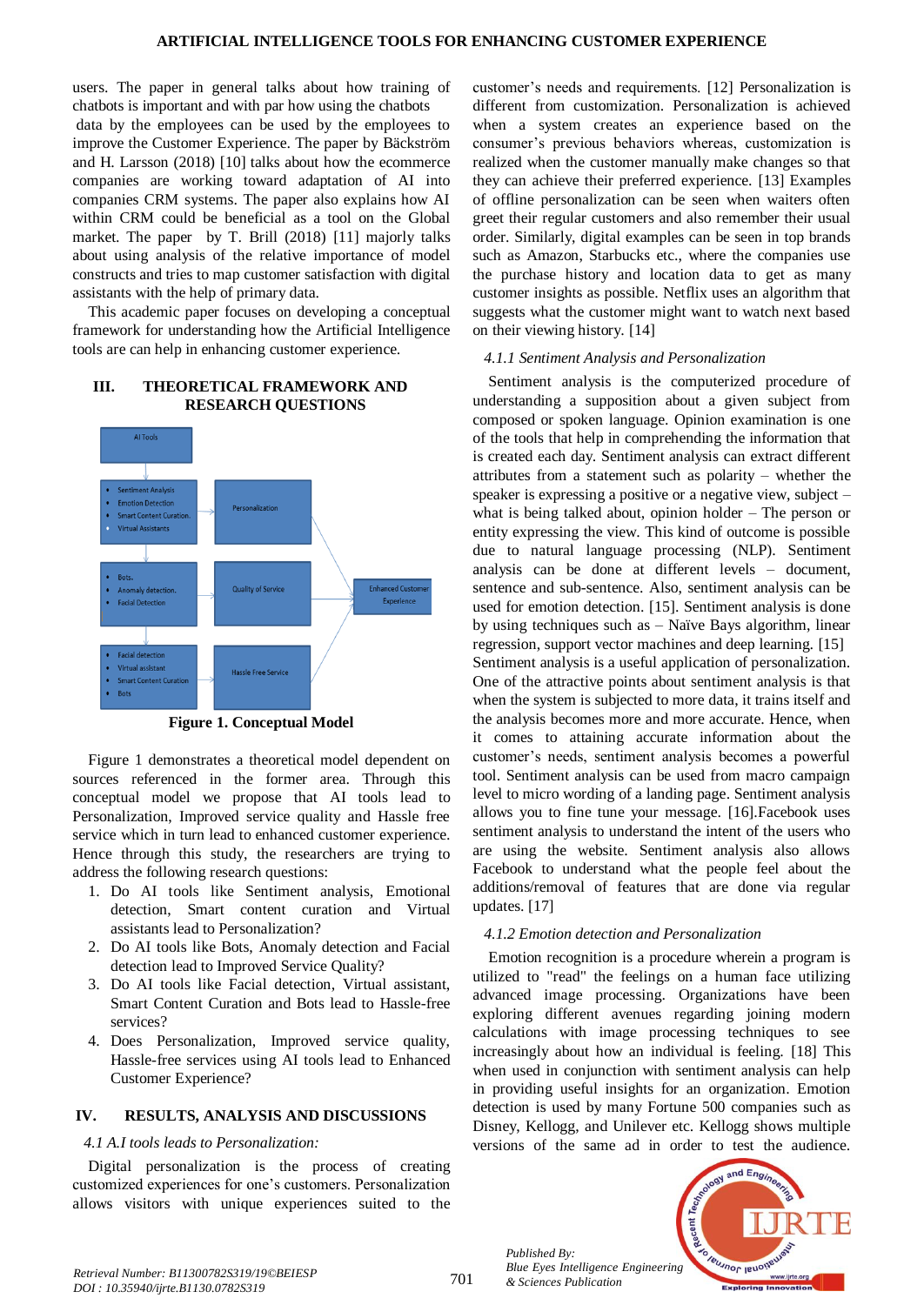Kellogg then uses the ad that had the most customer engagement or the ad with which the emotions of the customers lined up that the company was hoping to portray. Disney uses emotion AI for market research so that it can determine how audiences enjoy its movies. Disney used infrared cameras to capture audience reactions while they were watching 'The Jungle Book' and 'Star Wars: The Force Awakens'. The emotion algorithm was powerful enough that after a few minutes of tracking the facial behavior, it was able to predict whether the viewer will smile or laugh in the coming scenes. This also creates a more accurate image of the audience response. [19]

#### *4.1.3 Smart Content Curation and Personalization*

Content promoting is done as such that one can control the guests of their site or advanced resources, draw in them, transform them into paying clients and hold them. [20] Content curation is one of the content marketing strategies. Content curation can be defined as - "the act of discovering, gathering, and presenting digital content that surrounds specific subject matter." "Content curation is different from content marketing, in which content is generated. Instead, the content is amassed from various sources and organized in a specific manner". [21] There are many tools for online content curation such as Buzzsumo, Twitter Lists, Pocket etc. [22] With the help of artificial intelligence, it is now possible to auto generate marketing emails at a large scale, with each recipient receiving their own personalized curated content based on their interests. Vestorly is an A.I enabled content marketing platform, which can do this. Vestorly or other such platforms have an A.I powered search engine core which crawls through websites, tweets, stories, videos etc. in real time and aggregates and organizes them. When a user imports some personal data, the system automatically offers content which it seems more likely to be engaging with the user. The recommendations are based on the personal data and the contacts that the user seems to have. Vestorly is a system that is built for email personalization. [23]

#### *4.1.4 Virtual Assistants and Personalization*

Virtual assistant is a software agent that can play out specific undertakings or services in the interest of an individual dependent on a blend of client info and area. They are capable of performing complicated tasks with complete voice support. Virtual Assistants perform functions in real time such as calendar and meeting reminder, identify interesting landmarks when the user is near one, have a natural conversation, integrate with other apps such as play music or show specific news etc. [24]. Virtual assistants are powered by artificial intelligence which helps them in performing several complicated tasks and are trained in natural language processing so that they understand instructions as well as provide results fluently. Google Assistant, Siri, Google Now, Bixby, Cortana, Amazon Echo are some of the top virtual assistants.

*Proposition 1: AI tools like Sentiment analysis, Emotional detection, Smart content curation and Virtual assistants lead to Personalization.*

*4.2 Artificial Intelligence leads to enhanced service quality*

Maintaining an old customer is much cheaper than acquiring a new customer. The old customers are valuable to any organization. According to a report acquiring a new customer costs the organization five times more amount than retaining their loyal customer and increasing customer retention by 5% can help the organization in improving their bottom-line by 25-95% as the case may be [25]. The clients are expanding at an exponential rate hence keeping up legitimate service quality is particularly significant. This is the place artificial intelligence becomes an integral factor. Artificial Intelligence tools, for example, bots, inconsistency discovery and facial recognition help the association keep up a superior nature of service quality and thus improving the customer experience.

#### *4.2.1 Employee Facing Bots and Enhanced service quality*

Virtual assistants or bots can be sent to help the employees, for example, by giving brisk answer formats, directing quicker ventures of the inner learning stage, or supporting another operational advance. The bots have a calculation that can break down the patterns and make snappy formats for answering the clients and in case the solution is not handy with the employee the bot can find the required knowledge article for the customer-facing employee [26].

Microsoft AI offers employee-facing bots as a piece of their Dynamics 356 solution. Inward offices at Microsoft, just as HP and Macy's are as of now utilizing this innovation to improve by and large consumer loyalty by taking care of more requests in a shorter amount of time. [27]. While these bots doesn't interact with the customer but can help in improving the customer experience by decreasing the average resolution time for the support time.

#### *4.2.2 Anomaly detection and Enhanced service quality*

Anomaly detection is recognition of rare items, occurrence or observation that raises suspicion by differing significantly from the major chunk of the data. Typically the anomalous items will convey some kind of problem such as frauds, data breach etc. Anomalies are coined as outliers, noise, deviation and exception [28]. Artificial Intelligence tools harnesses predictive analytics and end to end machine learning techniques to automatically identify anomalies by continuously learning from the past data. This helps in avoiding false alerts and helps in prioritizing the problems automatically [29] Netflix one of the most prominent Over the Top service provider is using Anomaly detection in full swing. They use anomaly detection for the millions of transitions that have a failure from the bank end and they use in the customer signup. It has helped in improved turnaround time for the employees of Netflix and improved quality of service for their existing customer by not adding fraudulent customers to their system. [30]. Anomaly detection can help in minimizing the potential threats to any organization and refraining fraudulent users from using the company's services thus improve the bandwidth per user of the existing customer, thus improving the service quality.



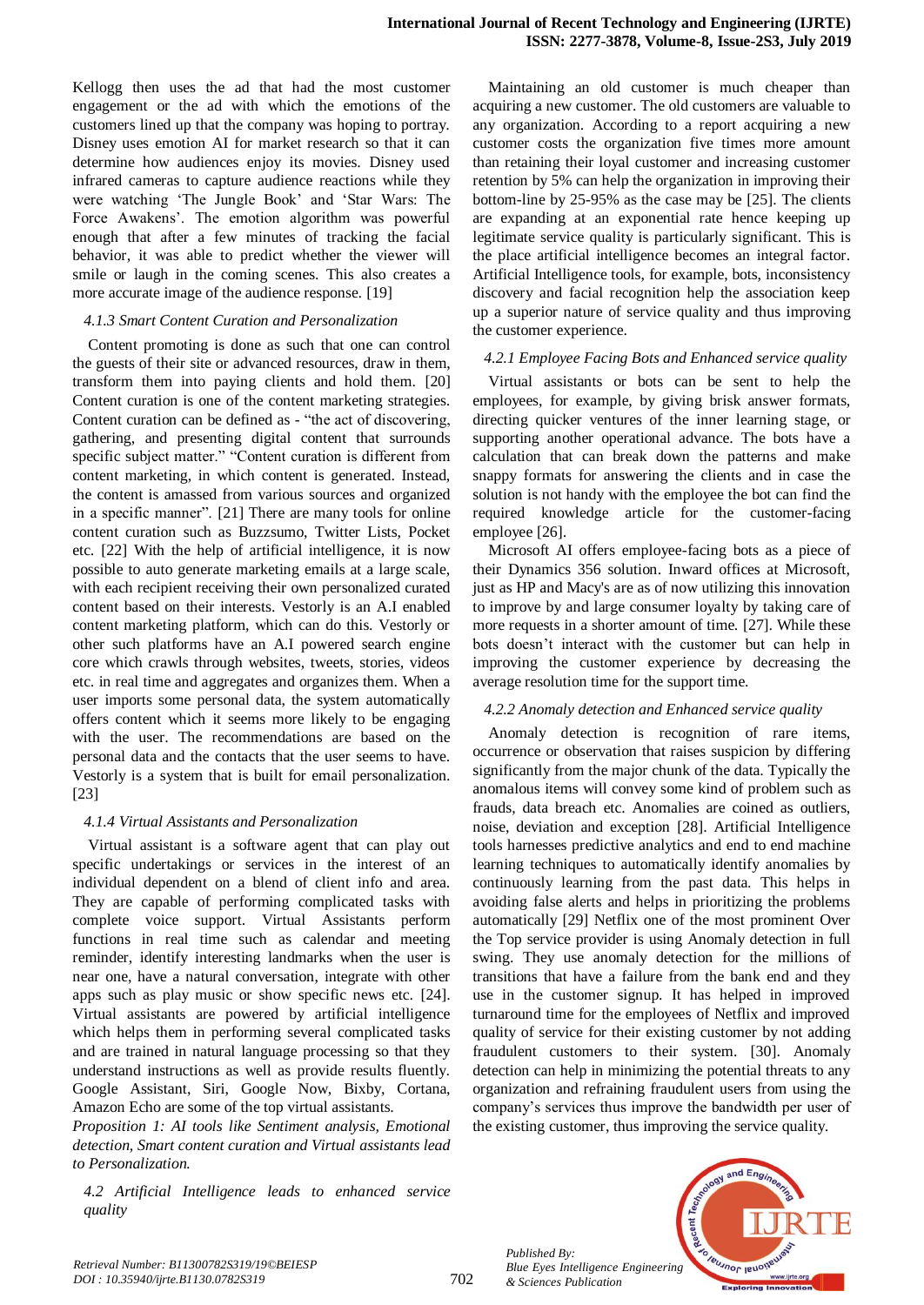#### *4.2.3 Facial Recognition and enhanced service quality*

Facial recognition is a mechanism of recognizing human faces through technology. It uses biometrics to map features from the image captured by the cameras and then compares the data in its existing data base. It is used to verify personal Identity [31]. In offline retail store, there are huge queues of shoppers and the shoppers are not willing to wait for a very long time, degrading the overall customer experience. Walmart, the retail giant of United States has rolled out facial recognition for autonomous payment, finding dissatisfied customers and for reducing any kind of fraudulent activities in stores that is helping them provide better service to their existing customer. [32]. Facial recognition can help in autonomous checkout at retail stores, thus the customers need not face any kind of queue while billing, it helps to find out the dissatisfied customers when they are shopping and finding out the reason for such behavior and reducing any kind of potential fraud in their stores, thus improving the quality of service provided by the organization.

# *Proposition 2: AI tools like Bots, Anomaly detection and Facial detection lead to Improved Service Quality.*

## *4.3 AI tools lead to hassle-free service*

Hassle-free service is one of the most important factors when it comes to providing services to a customer. American Marketing Association defines service marketing as "the activities, benefits or satisfactions which are offered for sale are provided in connection with the sale of goods." For example, when a customer pays for a night at a hotel, he is not only paying for the accommodation but also for a homely experience and expects the services to be smooth. Providing problem-free services has many benefits such as recurring sales, improved reviews, word-of-mouth publicity etc. [33]. With the advent of technology and the rise of A.I, it has become easier to provide better services to the consumers and manage their needs more efficiently. Artificial Intelligence can help marketing team keep a track of all the information they are dealing with on a regular basis and in real-time. These tools work in the form of analytical tools, chatbots, assistants etc. Analytical tools such as Albert, Nudge, and Sensai etc. provide means to prepare tailor-made campaigns for their customers. Tools such as Acrolinx, Kenshoo help in content management and ad-optimization. There are many other tools which help marketing team in providing better customer service, email marketing, social media management, workflow automation etc. [34]

# *4.3.1 Facial detection leads to hassle-free service*

Facial recognition is a biometric system that is used to identify and authenticate a person by just using his/her facial identity. The facial features of the person are mapped and stored in the database and when a person tries to authenticate themselves, the mapped image from the database is used for reference. Facial recognition software can tell the difference between a real and a fake image. It is more accurate than humans at identifying faces, it is quick and it is difficult to hack. One of the applications of facial recognition is its use at the airports. Airports generally use this type of technology for security purposes. Earlier,

physical verification was required at the immigration desk at an airport. But, nowadays, Airports have started using facial recognition for immigration also. An array of cameras use facial recognition to identify the person and a scanner is used to scan the person's passport. This process is faster. Airports in the United States of America, Australia etc. have started using these techniques. With the help of facial recognition, security checks become a hassle-free process. The technology is highly secure, accurate and fast. [35]

# *4.3.2 Virtual assistant leads to hassle-free service*

Virtual assistants have evolved into conversation capable application since the early days of Apple's Siri. Mobile phone services can now be used with using only one's voice by using assistants such as Siri, Cortana or Google Assistant. These virtual assistants can perform tasks such as call up people, send or read texts, find information, give you directions etc. [36]. Another example of virtual assistant providing hassle-free service is that of "Elon" – which a virtual assistant for Tesla cars is. The users of these virtual assistants can impart by means of voice and visit messages remotely to perform activities, for example, locking/opening or leaving the vehicle. The user can also get car health details and makes the car an entity with which the user can communicate to bringing in a personal connection rather than communicating with an inanimate object. [37]

## *4.3.3 Smart Content Curation leads to hassle-free service*

Content curation is a marketing technique that provides relatable content to users. This helps in customer engagement. With better curation techniques this has become easier. Also, the user starts expecting quality content from the curators be  $it$  – news, fashion tips, music, lifestyle recommendations etc. If a curator wants increase customer engagement then the curator needs to provide relevant content to the users. As the number of users increase, the need for automation rises in order to provide hassle-free service. Tools work in an incremental process where the content is first collaborated, it is then curated, analytics is applied to the media platform in the third stage and finally engagement automation is done where the content is delivered to the consumers. Pocket, Learnist Tweets, Kuratur, iFlow are some of the top content curating apps. [38]

#### *4.3.4 Bots lead to hassle-free service*

A Chabot is a man-made artificial intelligence tool which leads a discussion with an individual. Chabot's have turned out to be mainstream because of progression in innovation and AI. Due to this advancement, chatbots have evolved such that they can not only communicate with humans but also understand complicated queries. Due to this, chatbots have started replacing human customer service representatives. Chabot's have become so sophisticated that 45% of end users prefer communicating with a Chabot rather than a human representative. Thus, we can say that chatbots help in providing better customer service. [39]. End users want immediate resolution to their issues be it day or

*Published By: Blue Eyes Intelligence Engineering* 

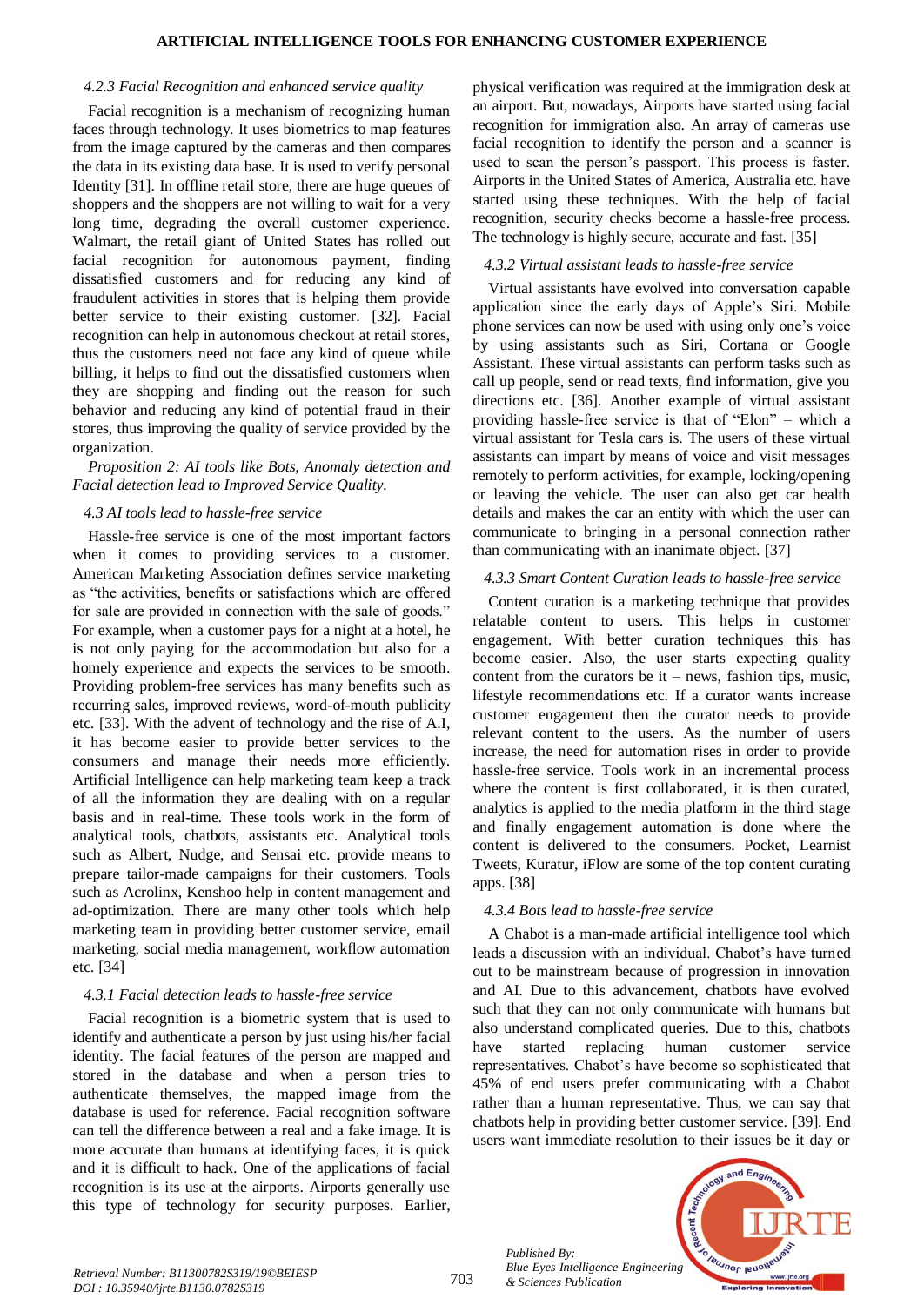night and it becomes difficult for an organization to cater to a huge audience on a personal basis. The turnaround time for such an interaction is very high and also many a times, the customer never connects with the human representative due to time constraints. Hence, in such a scenario chatbots make it easier for an organization to solve user queries and issues. [40].

Proposition 3: AI tools like Facial detection, Virtual assistant, Smart Content Csuration and Bots lead to Hasslefree services.

## *4.4 Customer Experience*

Customer Experience is what the customers of that brand perceives via all interaction across the lifecycle of the customer. Gartner defines "Customer experience is the perception of the customer and their feelings related to the employees, system, channel or product" [41].

## *4.4.1 How personalization leads to Customer Experience*

Clients are totally responsible for the associations with the brands they partner. In this hypercompetitive market items and administrations are very little differentiable. The customized experience is the discussion of great importance. Certain organizations are conveying a custom-made encounter to their client and that is helping them drive higher incomes for their organization. As indicated by a study, 49% of the general population purchase an item that they mean to purchase however winds up purchasing due to personalization [42]. Artificial Intelligence tools such as Emotional detection, Sentimental analysis provides a customized feel when they interact with the customer providing the customer with instant satisfaction. Personalization helps in providing a better association with the brand and it helps in improving the customer experience.

# *4.4.2 How enhanced service quality leads to Customer experience.*

In this hypercompetitive environment organization's need to find a perfect way to get associated with their existing customers and is very much evitable that customers while using the product needs some kind of assistance. Providing them with the required assistance and by reducing the turnaround time is very much required in today's business. Artificial Intelligence tools such as Chabot's helps reduce the burden of the customer care executives by continuously learning from the conversation with the customers. Employee-facing bots help in reducing the turnaround time for the customer care executive by helping them find the appropriate resources from the knowledge base automatically. Customers are not willing to remain unattended by the organizations and their requirements are getting their problems solved immediately. Businesses need to provide top-notch service quality to their customer for retaining the customer and provide them with enhanced customer experience.

## *4.4.3 How hassle-free service leads to Customer experience*

The business of every scale realized that delivering premium customer experience is the key to increase customer retentions and attracting new customers, ultimately boosting the bottom line for the organization. The

differential factor for a better organization is providing extraordinary customer experience to its customer [43]. Whenever a customer visits a supermarket or any retail store, they need to stand in a long queue at the checkout counters for checkout, this provides the customer with negative customer experience [44] The customers standing in the queue becomes restless and sometimes doesn't want to stand in that queue for checkouts. Artificial Intelligence tools such as facial detections detect the customer and selfcheckouts can be done to provide the customers with superior customer experience. There are many AI tools such as automated content creation, bots etc. that helps in providing the customer with a hassle-free experience, that in return helps in creating a better customer experience.

*Proposition 4: Personalization, Improved service quality, Hassle-free services using AI tools lead to Enhanced Customer Experience.*

# **V. RESEARCH IMPLICATIONS AND FUTURE RESEARCH DIRECTIONS & RESULTS**

The proposed model shows that Artificial Intelligence tools such as sentiment analysis, emotion detection, virtual assistants, chatbots, and content curation lead to better personalization, quality of service and hassle-free service and in turn provides an enhanced customer experience. Positive experiences lead to feeling of satisfaction and better trust on the brand, depending on the degree of involvement of the customer and the perceived brand value. Customers who experienced personalization, smooth and superior quality of service would have a more loyalty towards the brand. These customers will be more inclined to refer the brand to other consumers, provide feedback on improvements etc. The study provides implications to practitioners for designing and developing AI tools such that they enhance customer experience, to managers for designing the information technology strategy of their companies, to academicians as it helps explore new technologies in the marketing domain and to the society as it will help improve customer experience thereby leading to customer satisfaction.

The conceptual model needs empirical verification. Hence an empirical study can be undertaken to test the propositions stated by this study. Further, there is a need for research in the cross disciplinary areas to identify the important features that will enhance the customer experience with the help of technology. As customer experience is one of the important perspective for any business these kind of research can help client facing manager making the customer experience more pleasant for consumers.

# **REFERENCES**

*Published By:*

*& Sciences Publication* 

- 1. B. Copeland, "Artificial intelligence," Britannica, 09 May 2019. [Online]. Available: https://www.britannica.com/technology/artificialintelligence. [Accessed 13 May 2019].
- 2. M. Rouse, "What is AI," SearchEnterpriseAI, August 2018. [Online].<br>Available: https://searchenterpriseai.techtarget.com/definition/AIhttps://searchenterpriseai.techtarget.com/definition/AI-Artificial-Intelligence [Accessed 13 May 2019].

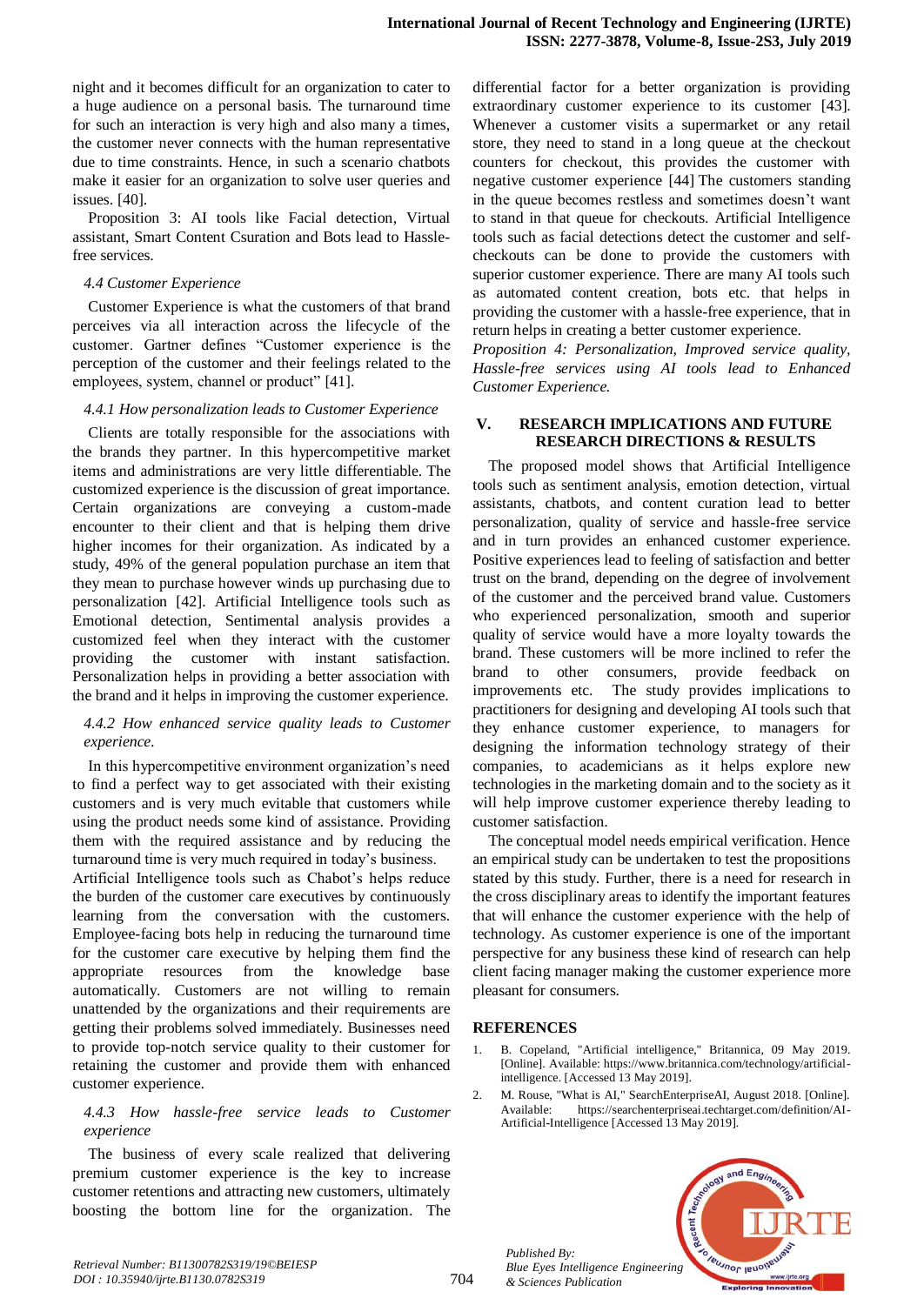#### **ARTIFICIAL INTELLIGENCE TOOLS FOR ENHANCING CUSTOMER EXPERIENCE**

- 3. "What is Artificial Intelligence," Technopedia, [Online]. Available: https://www.techopedia.com/definition/190/artificial-intelligence-ai [Accessed 13 May 2019].
- 4. R. V. Loon, "Google Deepmind," Digital Doughnut, 23 Apr 2018. [Online]. Available: https://www.digitaldoughnut.com/articles/2018/april/googledeepmind-the-importance-of-ai. [Accessed 13 May 2019].
- 5. P. Kushmaro, "How AI is reshaping marketing," CIO, 04 Sept 2018. [Online]. Available: https://www.cio.com/article/3302739/how-ai-isreshaping-marketing.html. [Accessed 13 May 2019].
- 6. L. Tjepkema, "What Is Artificial Intelligence Marketing?," Emarsys, [Online]. Available: https://www.emarsys.com/resources/blog/artificial-intelligencemarketing-solutions/. [Accessed 13 May 2019].
- 7. H. Gacanin and M. Wagner, "Artificial Intelligence Paradigm for Customer Experience Management in Next-Generation Networks: Challenges and Perspectives,," IEEE Network, vol. 33, no. 2, pp. 188- 194, March/April 2019.
- 8. M. P. Garcia, "The potential of Data-Driven Virtual Assistants to enhance Customer Experience in the Telecommunications Industry," HFD, vol. 7, no. 13, pp. 61-72, July 2018.
- 9. H. J. Wilson &. P. R. Daugherty, "Collaborative Intelligence: Humans and AI Are Joining Forces," July 2018. [Online]. Available: https://hbr.org/2018/07/collaborative-intelligence-humans-and-ai-arejoining-forces. [Accessed 13 May 2019].
- A. Bäckström and H. Larsson, 'Is There Suh A Thing As Too Much Intelligence? : A qualitative study exploring how Born Global ecommerce companies are working towards adopting Artificial Intelligence into their Customer Relationship Management Systems', Dissertation, 2018.
- 11. Brill, Thomas M., "Siri, Alexa, and Other Digital Assistants: A Study of Customer Satisfaction With Artificial Intelligence Applications" (2018). Electronic Dissertations & Theses. 1. http://digitalcommons.udallas.edu/edt/1
- 12. Optimizely, "Website Personalization," Optimizely, [Online]. Available: https://www.optimizely.com/optimizationglossary/website-personalization/. [Accessed 13 May 2019].
- 13. P. Davis, "What is the Difference Between Personalization and Customization?," towerdata, 5 Nov 2018. [Online]. Available: https://www.towerdata.com/blog/what-is-the-difference-betweenpersonalization-and-customization. [Accessed 13 May 2019].
- 14. L. Keane, "10 Brilliant Examples of Personalized Marketing and Why They Worked," globalwebindex, 11 Apr 2019. [Online]. Available: https://blog.globalwebindex.com/marketing/personalized-marketingworks/. [Accessed 13 May 2019].
- 15. MonkeyLearn, "Sentiment Analysis," MonkeyLearn, [Online]. Available: https://monkeylearn.com/sentiment-analysis/. [Accessed 13 May 2019].
- 16. C. Walther, "Sentiment Analysis in Marketing: What Are You Waiting For?," CMSWiRE, 2 Jan 2019. [Online]. Available: https://www.cmswire.com/digital-marketing/sentiment-analysis-inmarketing-what-are-you-waiting-for/. [Accessed 13 May 2019].
- 17. S. Gupta, "Sentiment Analysis: Concept, Analysis and Applications," Towards Data Science, 7 Jan 2018. [Online]. Available: https://towardsdatascience.com/sentiment-analysis-concept-analysisand-applications-6c94d6f58c17. [Accessed 13 May 2019].
- 18. Technopedia, "Emotion Recognition," Technopedia, [Online]. Available: https://www.techopedia.com/definition/30819/emotionrecognition. [Accessed 13 May 2019].
- 19. N. Gilliland, "How brands are using emotion-detection technology," Econsultancy, 13 Sept 2018. [Online]. Available: https://econsultancy.com/how-brands-are-using-emotion-detectiontechnology/. [Accessed 13 May 2019].
- 20. "7 content assets that are integral to your content marketing strategy,"<br>
Smart Insights, 04 Jan 2019. [Online]. Available: Smart Insights,  $04$  Jan https://www.smartinsights.com/content-management/contentmarketing-strategy/7-content-assets-integral-your-content-marketingstrategy/. [Accessed 13 May 2019].
- 21. E. Mullan, "What is Content Curation?," EContent, 30 Nov 2011. [Online]. Available: http://www.econtentmag.com/Articles/Resources/Defining-EContent/What-is-Content-Curation-79167.html. [Accessed 13 May 2019].
- 22. T. Clarke, "The Complete Guide to Content Curation: Tools, Tips,<br>Ideas." Hootsuite. 24 Oct 2018. [Online]. Available: Hootsuite, 24 Oct 2018. [Online]. https://blog.hootsuite.com/beginners-guide-to-content-curation/. [Accessed 13 May 2019].
- 23. M. Unemyr, "SEND ONE-TO-ONE PERSONALIZED CURATED CONTENT AT SCALE WITH AI," Unemyr, 27 Mar 2018. [Online].<br>Available: https://www.unemyr.com/ai-curated-content-vestorly/. https://www.unemyr.com/ai-curated-content-vestorly/. [Accessed 13 May 2019].
- 24. Imanuel, "Top 22 Intelligent Personal Assistants or Automated Personal Assisstants," Pat Research, [Online]. Available: https://www.predictiveanalyticstoday.com/top-intelligent-personalassistants-automated-personal-assistants/. [Accessed 13 May 2019].
- 25. T. Landis, "Outbound Engine," 2 Feb 2019. [Online]. Available: https://www.outboundengine.com/blog/customer-retentionmarketing-vs-customer-acquisition-marketing/. [Accessed 13 May 2019].
- 26. Ibenta, "5 ways to use chatbots for internal Employees," inbenta, 2 July 2018. [Online]. Available: https://www.inbenta.com/en/blog/5 chatbots-internal-employees/. [Accessed 13 May 2019].
- 27. Dynamics 365, "Microsoft Dynamics 36 AI," Microsoft, [Online]. Available: https://dynamics.microsoft.com/en-us/ai/overview/. [Accessed 13 May 2019].
- 28. Technopedia, "Anomaly Detection," Technopedia, [Online].<br>Available: https://www.techopedia.com/definition/30297/anomalyhttps://www.techopedia.com/definition/30297/anomalydetection. [Accessed 13 May 2019].
- 29. Dynatrace, "Anomaly Detection," dynatrace, [Online]. Available: https://www.dynatrace.com/platform/artificial-intelligence/anomalydetection/. [Accessed 13 May 2019].
- J. Wong, C. Colburn, E. Meeks and S. Vedaraman, "RAD-Outlier Detection on Big Data," Medium, 19 Feb 2015. [Online]. Available: https://medium.com/netflix-techblog/rad-outlier-detection-on-bigdata-d6b0494371cc. [Accessed 13 May 2019].
- 31. S. Symanovich, "How does facial recognition work?," Norton, [Online]. Available: https://us.norton.com/internetsecurity-iot-howfacial-recognition-software-works.html. [Accessed 13 May 2019].
- 32. D. O'Shea, "Report: Walmart developing facial-recognition tech," Dive, 19 July 2017. [Online]. Available: https://www.retaildive.com/news/report-walmart-developing-facialrecognition-tech/447478/. [Accessed 13 May 2019].
- 33. P. Chetty, "Concept of service marketing," Project Guru, 30 Oct 2010. [Online]. Available: https://www.projectguru.in/publications/servicemarketing/. [Accessed 13 May 2019].
- 34. A. Cross, "50 Must-Have AI Software Tools For Marketers," NGDATA, 6 Aug 2016. [Online]. Available: https://www.ngdata.com/must-have-ai-software-tools-formarketers/#sect2. [Accessed 13 May 2019].
- "Facial Recognition Software at Airports to ease congestion," InnefuLabs, [Online]. Available: https://www.innefu.com/blog/facialrecognition-software/. [Accessed 13 May 2019].
- 36. L. M. Martin, "23 Best Virtual Assistant Software Tools to Optimize Productivity," Time Doctor, [Online]. Available: https://biz30.timedoctor.com/virtual-assistantsoftware/#Virtual%20Assistant%20Software. [Accessed 13 May 2019].
- 37. W. A. M. A. Asad Ullah, "Smart Automation, Customer Experience and Customer Engagement in Electric Vehicles," MDPI, vol. 10, no. 1350, p. 11, Apr 2018.
- 38. E. Garcia, "Curated List of 16 ABSOLUTELY FREE Content Curation Tools," David Moceri, 20 July 2018. [Online]. Available: https://davidmoceri.com/curated-list-16-absolutely-free-contentcuration-tools/. [Accessed 13 May 2019].
- 39. S. Suthar, "Top 11 Chatbot Trends That Will Help to Grow Your Business in 2019," Acquire.io, 22 Apr 2019. [Online]. Available: https://acquire.io/blog/chatbots-trends/. [Accessed 13 May 2019].
- 40. L. Vishnoi, "10 Chatbot Benefits: A Business Can't Afford to Miss," Acquire.io, 23 Jun 2018. [Online]. Available: https://acquire.io/blog/chatbot-benefits-for-business/. [Accessed 13 May 2019].
- 41. Gartner, "Customer Experience," Gartner, [Online]. Available: https://www.gartner.com/it-glossary/customer-experience. [Accessed 13 May 2019].
- 42. S. Hyken, "Personalized Customer Experience Increases Revenue And Loyalty," Forbes, 29 Oct 2017. [Online]. Available: https://www.forbes.com/sites/shephyken/2017/10/29/personalizedcustomer-experience-increases-revenue-and-loyalty/#58405d234bd6. [Accessed 13 May 2019].



*Published By:*